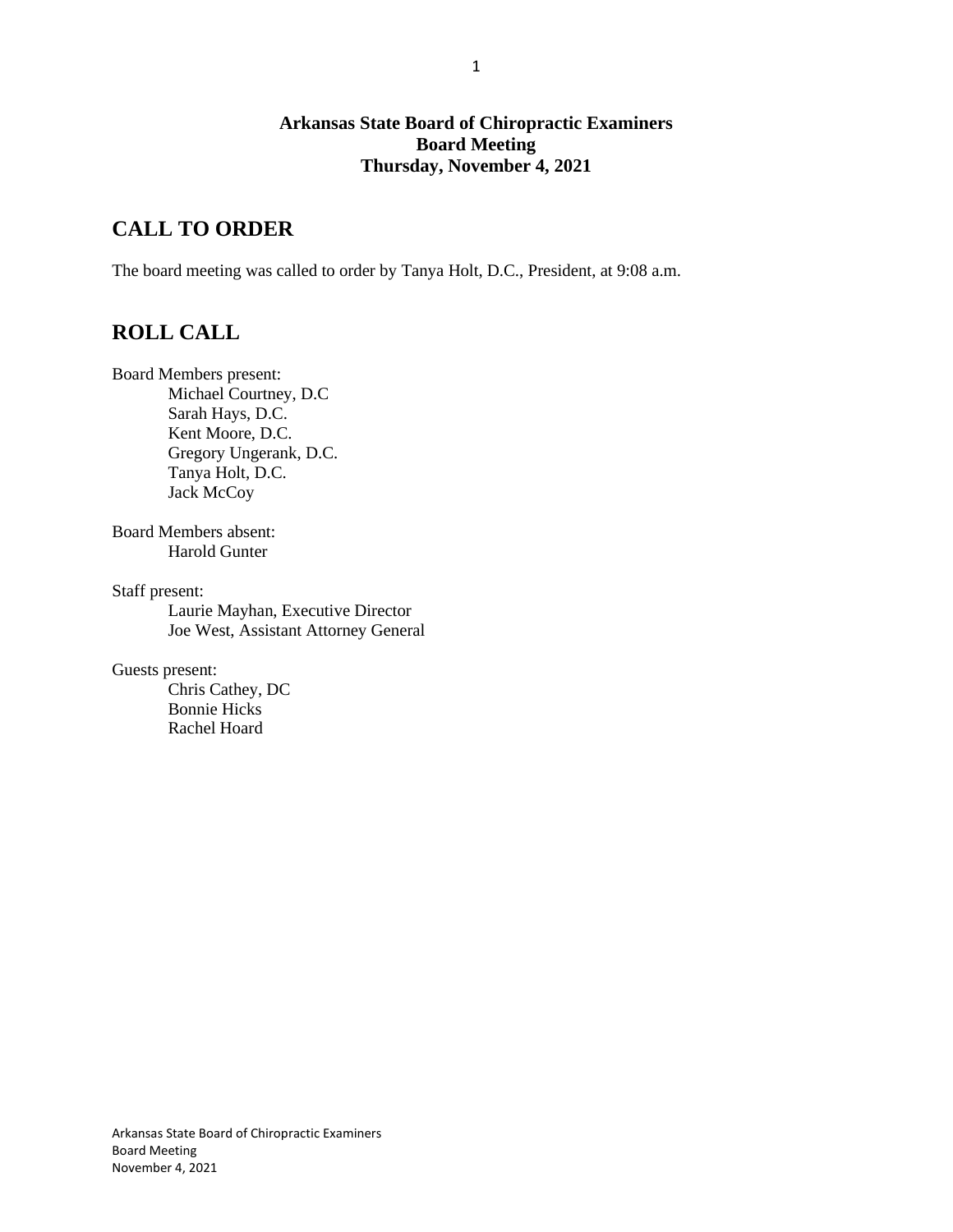# **NEW LICENSEE ORIENTATION**

The board's director went over new licensee orientation materials. Mrs. Bonnie Hicks spoke on behalf of the Arkansas Chiropractic Physicians Association and Dr. Chris Cathey spoke on behalf of the Arkansas Chiropractic Society. Each board member introduced themselves and gave some words of encouragement to the new licensees.

Congratulations to the following applicants who received their license this day with their attendance at today's orientation.

| <b>License</b> | <b>First Name</b> | MI | <b>Last Name</b>   |  |
|----------------|-------------------|----|--------------------|--|
| #              |                   |    |                    |  |
| 16299          | Carol             | A  | <b>Carson</b>      |  |
| 16300          | Tanner            | J  | <b>Hebert</b>      |  |
| 16301          | Joseph            | T  | <b>Gustafson</b>   |  |
| 16302          | Christopher       | A  | Lewis              |  |
| 16303          | David             | G  | <b>Contreras</b>   |  |
| 16304          | <b>Billy</b>      | D  | <b>Huddleston</b>  |  |
| 16305          | Tanner            | S  | <b>Oxford</b>      |  |
| 16306          | Matthew           | P  | <b>Tuttle</b>      |  |
| 16309          | Robert            | S  | Ligon, III         |  |
| 16310          | <b>Brandon</b>    | A  | <b>Sontheimer</b>  |  |
| 16311          | Luke              | M  | Oldham             |  |
| 16312          | Jessica           | A  | <b>Gustafson</b>   |  |
| 16313          | <b>Thomas</b>     | E. | <b>Danisiewicz</b> |  |

# **Board recessed at 10:03 am for a break and resumed at 10:20 am.**

## **MINUTES**

Dr. Courtney motioned to accept the July 20, 2021 board meeting and September 7, 2021 special meeting minutes. Mr. McCoy seconded the motion. Motion passed.

# **DIRECTOR'S REPORTS**

### **Budget Report**

An itemized cash flow statement for FY2022 (July 1, 2021 – June 30, 2022) was presented to the Board along with accounting reports through September. The allotted budget for FY22 was **\$188,457.00**. Total amount expended thus far for FY2022 is **\$35,159.56.** Total revenue received thus far for FY22 is **\$27,985.57**, which includes monies receipted, interest distribution, and rebates or transfers received. A list of all agency expenditures for July-September was also provided.

Arkansas State Board of Chiropractic Examiners Board Meeting November 4, 2021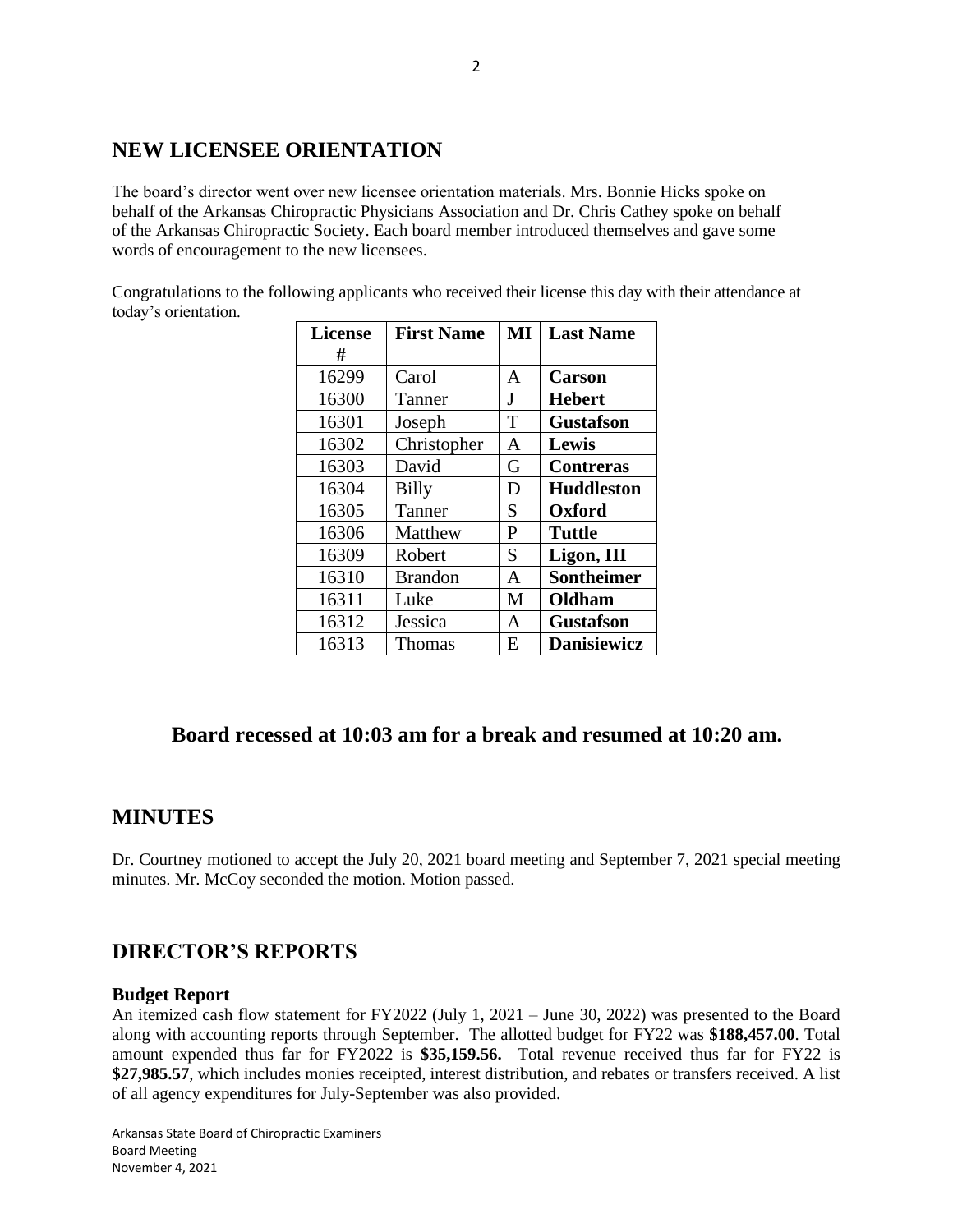| <b>CE Status</b>     | # of Applications | # of Hours | <b>Fee Due</b> | <b>Fee Paid</b> |
|----------------------|-------------------|------------|----------------|-----------------|
| Approved             | 79                | 1510       | \$7550.00      | \$7560.00       |
| Approved w/exception |                   | 35         | \$175.00       | \$175.00        |
| Not Approved         |                   |            | \$0.00         | \$0.00          |
| Pending              |                   |            | \$0.00         | \$0.00          |
| Cancelled            | $\mathbf{0}$      |            | \$0.00         | \$0.00          |
| Incomplete           |                   |            | \$ 0.00        | \$0.00          |
| Void                 |                   |            | \$0.00         | \$0.00          |
| <b>Total:</b>        | 80                | 1510       | \$7,550.00     | \$7,560.00      |

**(July 1, 2021– June 30, 2022) FY2022**

(one sponsor paid \$10 to much on an app and will be using it on their next submission)

**AR8631**: Northwestern Health Sciences University (NWHSU), exception was disallowing 2.75 hrs as a speaker was an APRN and not a physician.

### **2022 License Renewal**

**687** renewals were mailed out the first week of September. **146** have renewed as of October 28, 2021 **541** renewals still outstanding

### **FY2022**

A total of **7** Freedom of Information Act request have been received from July 1, 2021 to November 1, 2021. A FOIA report, containing the requests, was provided to the board.

The board discussed one request that was received from David Domina on August 4, 2021 regarding James D. Sheen who may be practicing in AR without a license. The board directed the investigator to look into this further.

Dr. Moore motioned to accept the director's reports. Motion seconded by Dr. Hays. Motion passed.

# **OLD BUSINESS**

## **Scope of Practice – AG Opinion update**

During previous board meetings in June and in July, the Board discussed concerns about insurance companies defining or determining what is within the ASBCE scope of practice. The Board took this matter up with their counsel on June  $24<sup>th</sup>$  where Dr. Courtney motioned that the board request an AG opinion. With that, counsel researched previous and current opinions to help the board draft a request for an AG opinion. The drafted language was reviewed by the board on July 20, 2021, and a motion was made by Dr. Courtney to approve it and send it for an AG opinion. However, the request has to go through several approval before it goes to the AG. The request was sent to the Department of Health and the agency was informed that the board should not ask for an AG opinion as the board does not need to become involved in billing or issues with non-payment to a licensee. After discussion about the opinion request not being about billing, but who can determine scope of practice, Dr. Courtney motioned to send a representative of the board to the Department of Health or have a representative from the Department of Health come to their next meeting in order to explain and clarify the opinion request. Motion seconded by Mr. McCoy. Motion passed.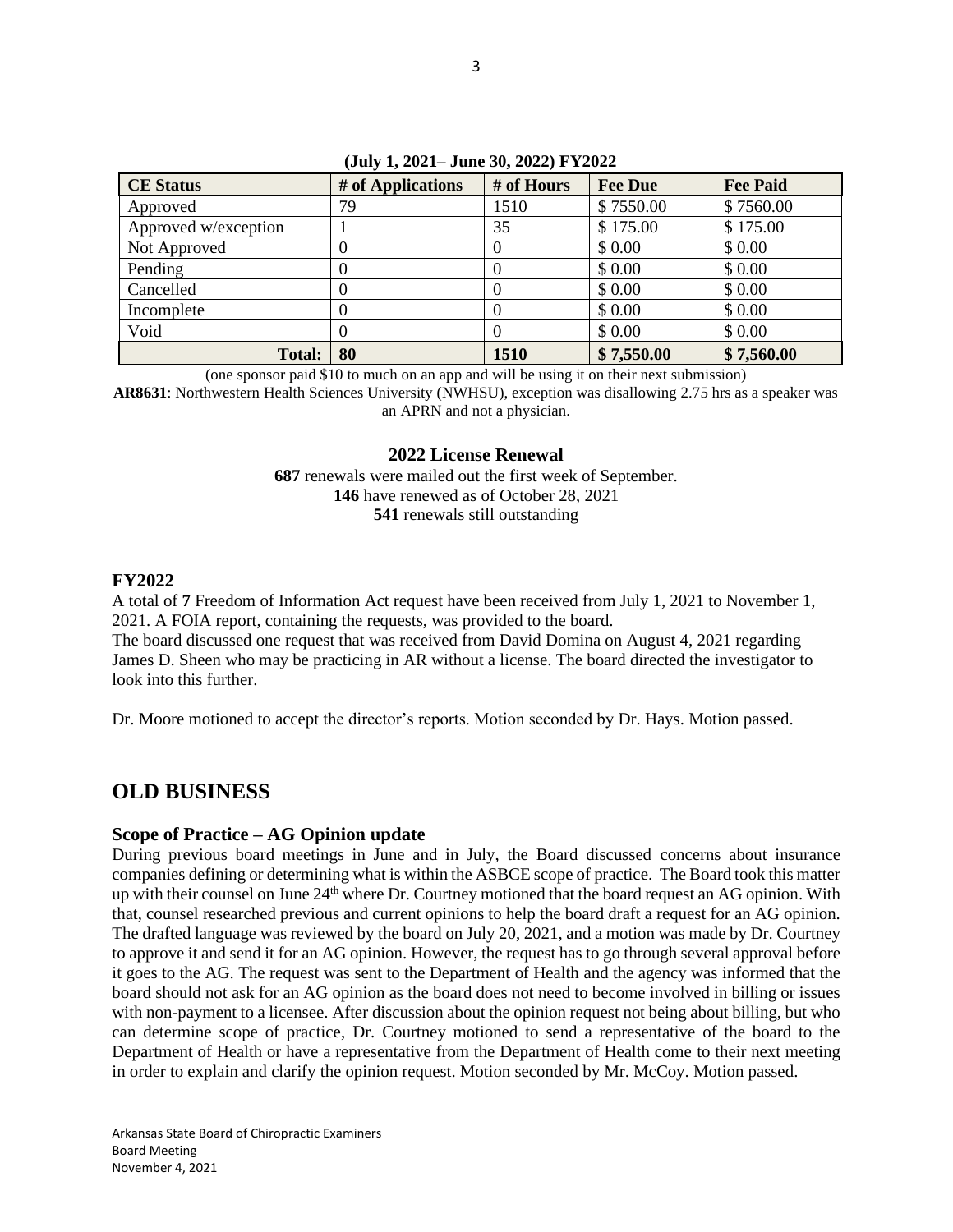#### **93rd General Assembly Health Related Acts review**

The board discussed a listing of Acts that were recently passed during the 93<sup>rd</sup> General Assembly. The majority of the Acts did not affect this board however, the following Acts do and the board will be reviewing for potential rule changes.

#### **Act 135:** *Arkansas Occupational Licensing of Uniformed Service Members, Veterans, and Spouses Act of 2021. Amends military licensure section again. Will require updated Rules reflecting updated definitions. EMERGENCY CLAUSE*

A draft was presented to the board as to what the AG's model language would look like added into the boards current rule(s) regarding Act 135. A motion was made by Dr. Moore to accept the rule draft with the term full instead of partial on section E of the drafted rule. Motion seconded by Mr. McCoy. Motion passed.

#### **Act 390:** *Clarifies the exemption to the Licensure by the veterinary medical examining board for chiropractors performing chiropractic upon animals.*

A draft was presented to the board of the update needed for the animal chiropractic rule according to Act 390. A motion was made by Dr. Ungerank to accept the drafted rule. Motion seconded by Dr. Courtney. Motion passed.

### **Act 589:** *Regulates the use of procurers by Chiropractic Physicians. Board of Chiropractic Examiners may adopt rules to implement*.

A draft was presented to the board of the update needed for the current procurer rule according to Act 589, however, this rule was tabled for further review of potential edits to the rule.

**Act 725:** Workforce Expansion Act, to waive the initial licensing fee if the applicant meets certain eligibility requirements.

A draft was presented to the board of the update(s) needed for Act 725. Dr. Moore motioned to change the wordage from "initial licensing fee" on the AG model language to "application fee". Additional discussion on this topic regarding a recent licensee at today's orientation who may meet the requirements, but counsel will have to look into the language in the Act to determine if the Act does not require rule promulgation before it is effective.

### **Act 746:** *The Board shall grant a license to an applicant who fulfills the Arkansas requirements for licensure and is a person who holds a Federal Form I-766 United States Citizenship and Immigration Services-issued Employment Authorization Document, known popularly as a "work permit."*

A draft was presented to the board of the update(s) needed for Act 725 and 746. Dr. Ungerank motioned to accept the drafted rule updates. Motioned seconded by Dr. Moore. Motion passed.

#### **Act 748***: Provides potential for waiver for what were permanent prohibiting offenses in criminal background checks under Act 990 of 2019.*

A draft was presented to the board of the update(s) needed for Act 748. Dr. Ungerank motioned to accept the drafted rule update. Motioned seconded by Dr. Moore. Motion passed.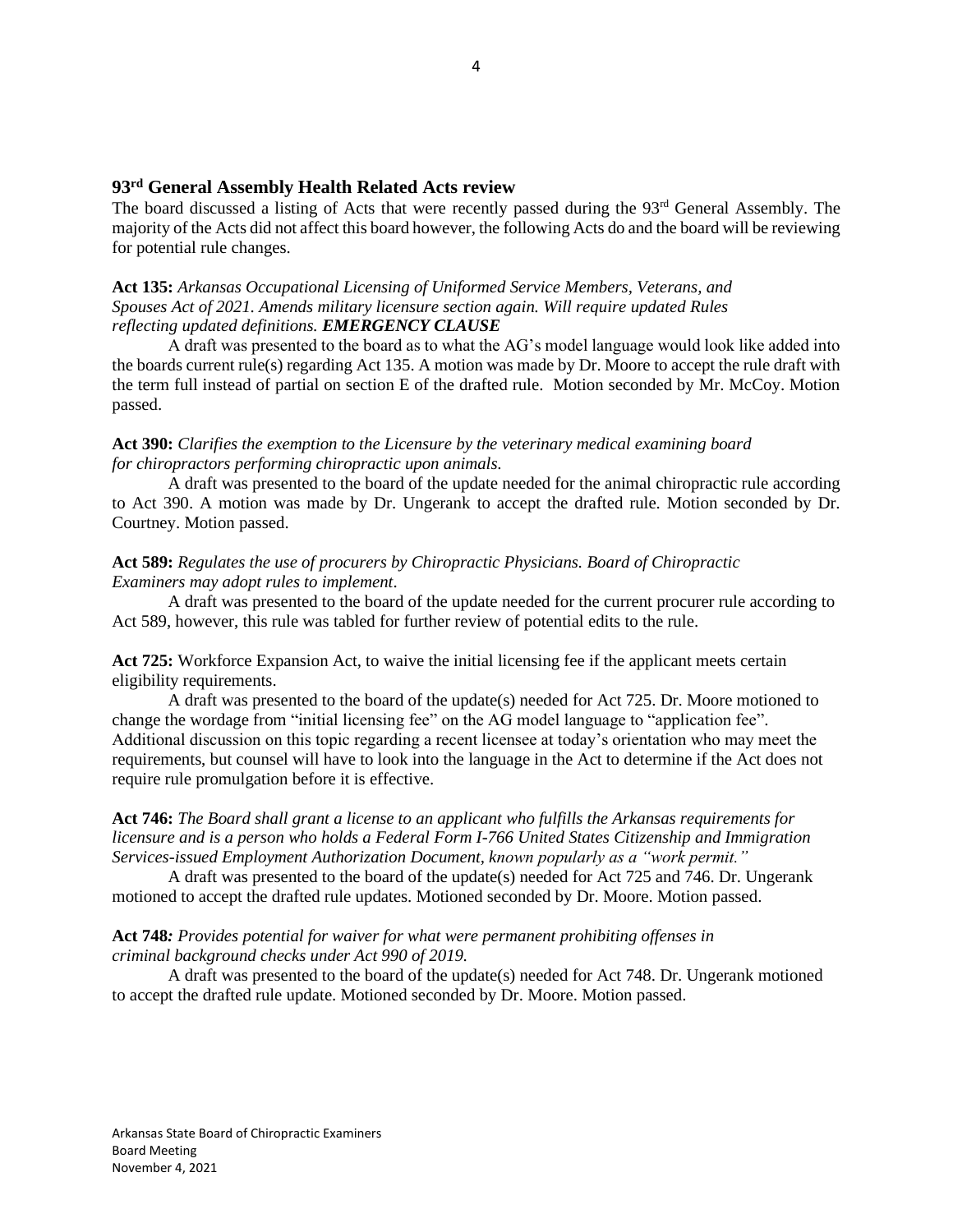## **NEW BUSINESS**

### **Externship and Preceptor Application Requests**

**Chase Alexander** submitted an externship application along with a preceptorship application for **Dr. Jim Weatherley**. Mr. Alexander is in the process of finishing up his NBCE exams and is scheduled to complete them in May of 2022. Dr. Courtney motioned to approve the externship and preceptor requests. Motion seconded by Dr. Moore. Motion passed.

### **Externship Extension Request**

**Chee Kue**, a current extern, submitted a request to have his externship extended until the end of January. With that request he also submitted letters from his patients asking the board to approve Mr. Kue for an extension. Mr. Kue explained that he has to retake part IV in November 2021 due to not passing it in May of 2021. The director explained that Mr. Kue has been in the program since 2019 and had given him an expiration date of October of 2021. Also, since she was out prior to his expiration date and could not send a reminder of the expiration she gave him one additional month since he had previously prepaid for the month of November. The Board discussed the extern statute and then Dr. Courtney motioned to deny the request according to Ark. Code Ann. § 17-81-316(b) in that the graduate is eligible to participate in the program for a maximum of two (2) years from the date of graduation. Motion seconded by Mr. McCoy. Motion passed.

## **PTs Practicing Outside of Scope**

The board president inquired with the board and board counsel as to what the board can do if the PT board fails and/or chooses to take no action against a PT licensee for practicing outside their scope, with regards to practicing chiropractic. A letter from the PT board was provided regarding Hunt Physical Therapy and the fact that the PT board will not be taking further action. Counsel to investigate what action the board can take from here.

### **Scope for DC/NP offices**

The board president inquired with the board and board counsel as to calls she has been getting regarding a DC office doing injections with a nurse practitioner on staff and/or a DC being duly licensed as a NP. Question posed was whose board are they subject to, if duly licensed. Consensus was that the dual licensure would be subject to both boards.

## **AR8547 Council of Chiropractic Acupuncture 2021 Symposium**

Dr. Courtney asked that the board review and compare the contents provided to them for the Council of Chiropractic Acupuncture 2021 Symposium. The director explained that the course was originally approved by Dr. Hays as it was sponsored by Logan University on June 14, 2021. Logan ultimately cancelled the course without notifying our agency of the cancellation, however, the CCA still held the symposium but with a different speaker and course content. Two Arkansas licensees took the course thinking it was still approved until the ASBCE received their renewal form and the CE certificate did not match anything on file. CCA sent a statement of what happened regarding speakers and content, noting that the original speaker had a family emergency and so they found another speaker to teach the acupuncture course. After reviewing the content, and at no fault of the licensees who attended, the board felt the content was comparable and the speaker met the qualifications to teach the course. Dr. Courtney motioned to approve the course. Motioned seconded by Dr. Moore. Motion passed.